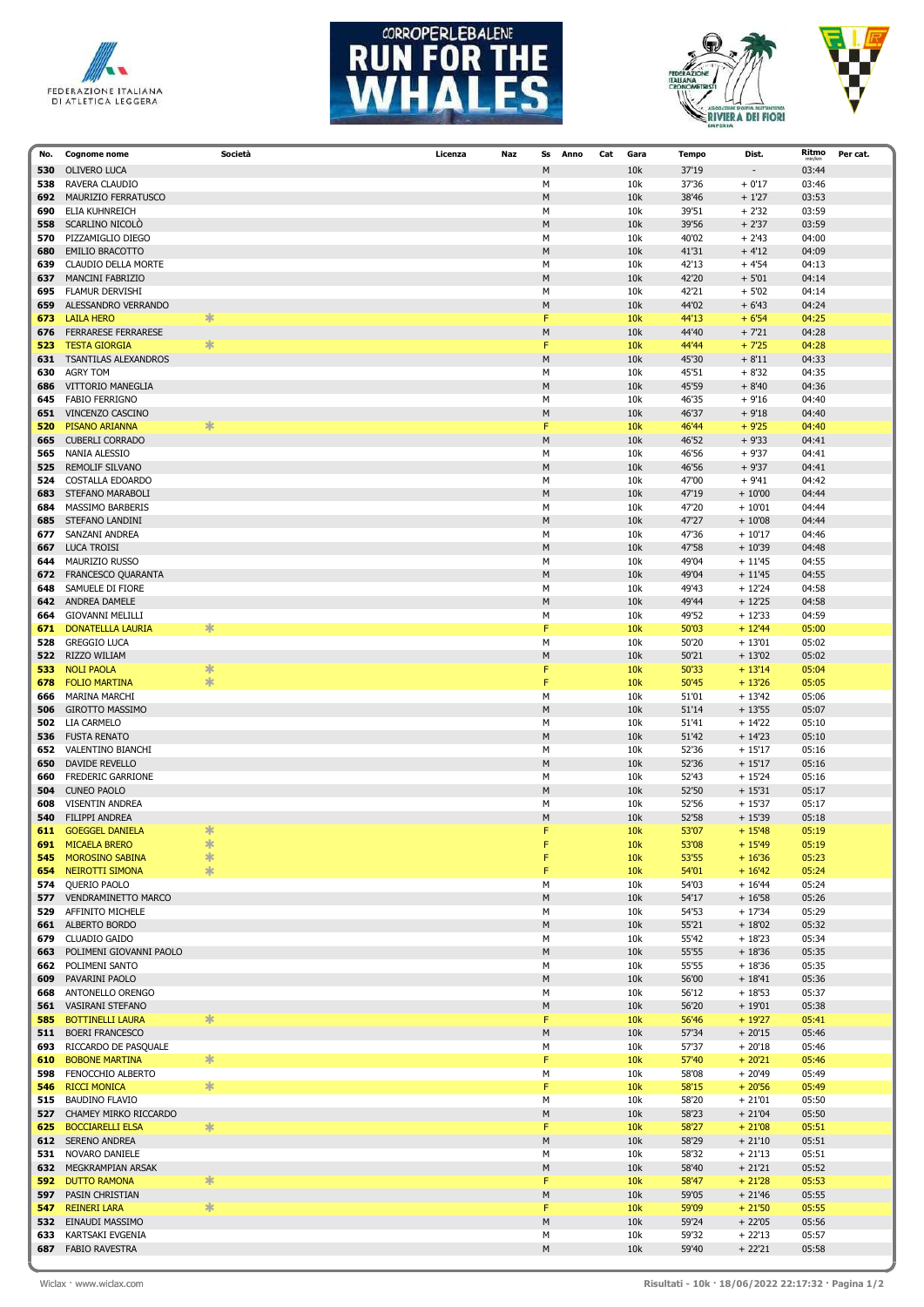| No.        | <b>Cognome nome</b>                            | Società | Licenza | Naz | Ss        | Anno | Cat | Gara       | Tempo              | Dist.                      | Ritmo          | Per cat. |
|------------|------------------------------------------------|---------|---------|-----|-----------|------|-----|------------|--------------------|----------------------------|----------------|----------|
| 553        | <b>TENGA VALERIO</b>                           |         |         |     | M         |      |     | 10k        | 1h00'15            | $+22'56$                   | 06:01          |          |
| 682        | CHIARA FUSARO                                  |         |         |     | M         |      |     | 10k        | 1h00'31            | $+23'12$                   | 06:03          |          |
| 550        | <b>TERRASI GIUSEPPE</b>                        |         |         |     | М         |      |     | 10k        | 1h00'59            | $+23'40$                   | 06:06          |          |
| 534        | <b>FAURE-ROLLAND DANIELA</b>                   | *       |         |     | F         |      |     | 10k        | 1h01'10            | $+23'51$                   | 06:07          |          |
| 694        | SILVIO BREGLIANO                               |         |         |     | М         |      |     | 10k        | 1h01'32            | $+24'13$                   | 06:09          |          |
| 575        | LEONELLI MAURO                                 |         |         |     | M         |      |     | 10k        | 1h01'34            | $+24'15$                   | 06:10          |          |
| 503        | ZANINI ALBERTO                                 |         |         |     | M         |      |     | 10k        | 1h01'34            | $+24'15$                   | 06:10          |          |
| 638        | ARPAIA ALAIN                                   |         |         |     | M         |      |     | 10k        | 1h01'45            | $+ 24'26$                  | 06:11          |          |
| 657        | RICCARDO LANTEVI                               |         |         |     | М         |      |     | 10k        | 1h02'07            | $+24'48$                   | 06:13          |          |
| 658        | RICCARDO FERRARI                               |         |         |     | M         |      |     | 10k        | 1h02'07            | $+ 24'48$                  | 06:13          |          |
| 572        | <b>RUBIOLA SILVIA</b>                          | ∗       |         |     | F         |      |     | 10k        | 1h02'20            | $+25'01$                   | 06:14          |          |
| 587        | <b>FRANCO SILVIA</b>                           | $\ast$  |         |     | F         |      |     | 10k        | 1h02'27            | $+25'08$                   | 06:14          |          |
| 519        | MALTZMAN OFIR                                  |         |         |     | M         |      |     | 10k        | 1h02'48            | $+25'29$                   | 06:17          |          |
| 569        | PEROTTO GIOVANNI                               |         |         |     | M         |      |     | 10k        | 1h02'57            | $+25'38$                   | 06:18          |          |
| 675        | PAOLO VITTORIO RIVA                            |         |         |     | М         |      |     | 10k        | 1h03'10            | $+25'51$                   | 06:19          |          |
| 539        | ZOPPI DEMO                                     |         |         |     | M         |      |     | 10k        | 1h03'13            | $+25'54$                   | 06:19          |          |
| 543        | <b>BINI SARA</b>                               | $\ast$  |         |     | F         |      |     | 10k        | 1h03'22            | $+26'03$                   | 06:20          |          |
| 551        | <b>SKRYPNYAK ANTON</b>                         |         |         |     | М         |      |     | 10k        | 1h03'23            | $+26'04$                   | 06:20          |          |
| 636        | <b>LEBLANC ROXANE</b>                          | ∗       |         |     | F         |      |     | 10k        | 1h03'25            | $+26'06$                   | 06:20          |          |
| 634        | LIMBACH RODOLPHE                               |         |         |     | ${\sf M}$ |      |     | 10k        | 1h03'25            | $+26'06$                   | 06:20          |          |
| 554        | <b>SAVAGLIA RAFFAELLA</b>                      | ∗       |         |     | F         |      |     | 10k        | 1h03'32            | $+26'13$                   | 06:21          |          |
| 593        | COLAIORI RICCARDO                              |         |         |     | M         |      |     | 10k        | 1h03'33            | $+26'14$                   | 06:22          |          |
| 512        | LOMBARDI FABRIZIO                              |         |         |     | М         |      |     | 10k        | 1h03'48            | $+26'29$                   | 06:23          |          |
| 580        | <b>WU LIBO</b>                                 |         |         |     | M         |      |     | 10k        | 1h03'51            | $+26'32$                   | 06:23          |          |
| 571        | <b>RONCO CAROLA</b>                            | ∗       |         |     | F         |      |     | 10k        | 1h03'56            | $+26'37$                   | 06:23          |          |
| 584        | <b>BOTTA BIANCA</b>                            | ∗       |         |     | F         |      |     | 10k        | 1h04'27            | $+27'08$                   | 06:26          |          |
| 599        | <b>ROSSETTO GIORGIA</b>                        | ∗       |         |     | F         |      |     | 10k        | 1h04'44            | $+27'25$                   | 06:28          |          |
| 513        | <b>CLAUDIO MACRI</b>                           |         |         |     | M         |      |     | 10k        | 1h05'12            | $+27'53$                   | 06:31          |          |
| 508        | RAMONDINI GIAN MARIO                           |         |         |     | М         |      |     | 10k        | 1h05'42            | $+28'23$                   | 06:34          |          |
| 576        | MAINERI ANTONIO FRANCESCO                      |         |         |     | M         |      |     | 10k        | 1h05'53            | $+28'34$                   | 06:35          |          |
| 653        | STEFANO DI BARTOLO                             |         |         |     | M         |      |     | 10k        | 1h06'18            | $+28'59$                   | 06:38          |          |
| 688        | <b>KRISTINE ENGAN</b>                          |         |         |     | ${\sf M}$ |      |     | 10k        | 1h06'18            | $+28'59$                   | 06:38          |          |
| 544        | <b>GADI MOHAMED</b>                            |         |         |     | М         |      |     | 10k        | 1h06'28            | $+29'09$                   | 06:39          |          |
| 588        | ROSANO ENZO                                    |         |         |     | M         |      |     | 10k        | 1h06'29            | $+29'10$                   | 06:39          |          |
| 620        | SANTAMARIA ROBERTA                             | ∗       |         |     | F         |      |     | 10k        | 1h07'23            | $+30'04$                   | 06:44          |          |
| 635        | <b>LIMBACH GIANNA</b>                          | $\ast$  |         |     | F         |      |     | 10k        | 1h07'51            | $+30'32$                   | 06:47          |          |
| 586        | <b>CHIAPPE SARA</b>                            | ∗       |         |     | F         |      |     | 10k        | 1h07'53            | $+30'34$                   | 06:47          |          |
| 562        | <b>TESTA ALESSANDRO</b>                        |         |         |     | ${\sf M}$ |      |     | 10k        | 1h07'55            | $+30'36$                   | 06:47          |          |
| 674        | <b>FEDERICA PORCU</b>                          | ∗       |         |     | F         |      |     | 10k        | 1h07'59            | $+30'40$                   | 06:48          |          |
| 600        | <b>BORIO FEDERICO</b>                          |         |         |     | M         |      |     | 10k        | 1h08'05            | $+30'46$                   | 06:49          |          |
| 669        | ANTONIO LAVDARIO                               |         |         |     | М         |      |     | 10k        | 1h09'10            | $+31'51$                   | 06:55          |          |
| 518        | <b>PAMPURO NADIA</b>                           | ∗       |         |     | F         |      |     | 10k        | 1h09'18            | $+31'59$                   | 06:56          |          |
| 514        | <b>BAUDINO ALESSIO</b>                         | $\ast$  |         |     | М<br>F    |      |     | 10k        | 1h10'12            | $+32'53$                   | 07:01          |          |
| 589<br>568 | <b>SOLA BARBARA</b><br><b>GULLINO ANNALISA</b> | $\ast$  |         |     | F         |      |     | 10k<br>10k | 1h10'15<br>1h10'22 | $+32'56$<br>$+33'03$       | 07:01<br>07:02 |          |
| 567        | <b>SCAGLIA DANIELE</b>                         |         |         |     | M         |      |     | 10k        | 1h10'23            | $+33'04$                   | 07:02          |          |
| 601        | <b>SARACCO LUCIA</b>                           | ∗       |         |     | F         |      |     | 10k        | 1h10'48            | $+33'29$                   | 07:05          |          |
| 566        | ARDISSONE GIORGIO                              |         |         |     | M         |      |     | 10k        | 1h11'24            | $+34'05$                   | 07:08          |          |
| 604        | BECKER JÖRN                                    |         |         |     | М         |      |     | 10k        | 1h11'24            | $+34'05$                   | 07:08          |          |
| 564        | <b>DAMATO RAFFAELLA</b>                        | ∗       |         |     | F         |      |     | 10k        | 1h11'29            | $+34'10$                   | 07:09          |          |
| 641        | <b>JESSICA LANTERI</b>                         | ж       |         |     |           |      |     | 10k        | 1h13'00            | $+35'41$                   | 07:18          |          |
| 535        | <b>RIVA ROBERTA IRENE</b>                      | ∗       |         |     | F         |      |     | 10k        | 1h13'02            | $+35'43$                   | 07:18          |          |
| 649        | NICOLETTA NUVOLONE                             | ∗       |         |     |           |      |     | 10k        | 1h13'57            | $+36'38$                   | 07:24          |          |
| 578        | <b>BIOLATTO SELENE</b>                         | $\ast$  |         |     | F         |      |     | 10k        | 1h14'39            | $+37'20$                   | 07:28          |          |
| 618        | <b>BOSCHETTI DANIELA</b>                       | ∗       |         |     | F         |      |     | 10k        | 1h16'13            | $+38'54$                   | 07:37          |          |
| 619        | CECCHETTO GIAN CARLO                           |         |         |     | М         |      |     | 10k        | 1h16'14            | $+38'55$                   | 07:37          |          |
| 560        | <b>FASSOLA ELISA</b>                           | ∗       |         |     | F         |      |     | 10k        | 1h17'20            | $+40'01$                   | 07:44          |          |
| 655        | <b>CHIARA FOSSATI</b>                          | $\ast$  |         |     | F         |      |     | 10k        | 1h17'20            | $+40'01$                   | 07:44          |          |
| 656        | <b>VALENTINA MINNITI</b>                       | ∗       |         |     | F         |      |     | 10k        | 1h17'20            | $+40'01$                   | 07:44          |          |
| 603        | BRAMBILLA BECKER GINA MARIA                    |         |         |     | F         |      |     | 10k        | 1h20'08            | $+42'49$                   | 08:01          |          |
| 626        | <b>TANAKA ELISA</b>                            | ∗       |         |     | F         |      |     | 10k        | 1h20'24            | $+43'05$                   | 08:02          |          |
| 581        | DI SANTO MARGHERITA                            | 氺       |         |     | F         |      |     | 10k        | 1h21'37            | $+44'18$                   | 08:10          |          |
| 594        | RICAPITO VALENTINA ANNA                        |         |         |     | М         |      |     | 10k        | 1h25'31            | $+48'12$                   | 08:33          |          |
| 622        | RANGHETTI AURELIO                              |         |         |     | M         |      |     | 10k        | 1h26'01            | $+48'42$                   | 08:36          |          |
| 573        | LOCATELLI FRANCESCO                            |         |         |     | М         |      |     | 10k        | 1h26'01            | $+48'42$                   | 08:36          |          |
| 507        | <b>RABINO ROBERTA</b>                          | $\ast$  |         |     | F         |      |     | 10k        | 1h28'17            | $+50'58$                   | 08:50          |          |
| 552        | PIZZAMIGLIO AMEDEO                             |         |         |     | М         |      |     | 10k        | 1h28'30            | $+ 51'11$                  | 08:51          |          |
| 670        | DE REGIBUS GIAN ALFREDO                        |         |         |     | M         |      |     | 10k        | 1h28'48            | $+ 51'29$                  | 08:53          |          |
| 617        | PERINO ELENA                                   | ∗       |         |     | F         |      |     | 10k        | 1h28'57            | $+51'38$                   | 08:54          |          |
| 616        | <b>MAMINO VINCENZA</b>                         | $*$     |         |     | F         |      |     | 10k        | 1h28'59            | $+51'40$                   | 08:54          |          |
| 563        | VALGUARNERA MASSIMO                            |         |         |     | M         |      |     | 10k        | 1h29'04            | $+51'45$                   | 08:55          |          |
| 500        | DI TERLIZZI GIULIANA                           | ∗       |         |     | F         |      |     | 10k        | 1h29'34            | $+52'15$                   | 08:58          |          |
| 501        | <b>ADRIANO ELENA</b>                           | ∗       |         |     | F         |      |     | 10k        | 1h29'58            | $+52'39$                   | 09:00          |          |
| 615        | <b>CRUA MARINA</b>                             | ∗       |         |     | F         |      |     | 10k        | 1h31'00            | $+53'41$                   | 09:06          |          |
| 510        | PANUELLO MASSIMILIANO                          |         |         |     | М         |      |     | 10k        | 1h31'01            | $+ 53'42$                  | 09:06          |          |
| 621        | <b>SGROI FRANCESCA</b>                         | ∗       |         |     | F         |      |     | 10k        | 1h31'03            | $+53'44$                   | 09:06          |          |
| 516        | LO RUSSO MIRKO                                 |         |         |     | м         |      |     | 10k        | 1h31'23            | $+54'04$                   | 09:08          |          |
| 517        | SETTESOLDI IRENE                               | ∗       |         |     | F         |      |     | 10k        | 1h31'24            | $+54'05$                   | 09:08          |          |
| 607        | <b>BOVANI UMBERTO</b>                          | $\ast$  |         |     | М         |      |     | 10k        | 1h31'58            | $+54'39$                   | 09:12          |          |
| 549        | <b>ROVERE TIZIANA</b>                          |         |         |     | F         |      |     | 10k        | 1h40'59            | $+ 1h03'40$                | 10:06          |          |
| 548<br>582 | PASQUA ANTONIO<br><b>NEGRI FRANCESCO</b>       |         |         |     | М<br>M    |      |     | 10k<br>10k | 1h41'00<br>1h42'57 | $+ 1h03'41$<br>$+ 1h05'38$ | 10:06<br>10:18 |          |
|            |                                                |         |         |     |           |      |     |            |                    |                            |                |          |
|            | DNF - Ritirati (1)                             |         |         |     |           |      |     |            |                    |                            |                |          |
| 505        | <b>SCANDALETTI CHIARA</b>                      | ∗       |         |     | F         |      |     | 10k        | Ritirato           |                            |                |          |
|            |                                                |         |         |     |           |      |     |            |                    |                            |                |          |

ſ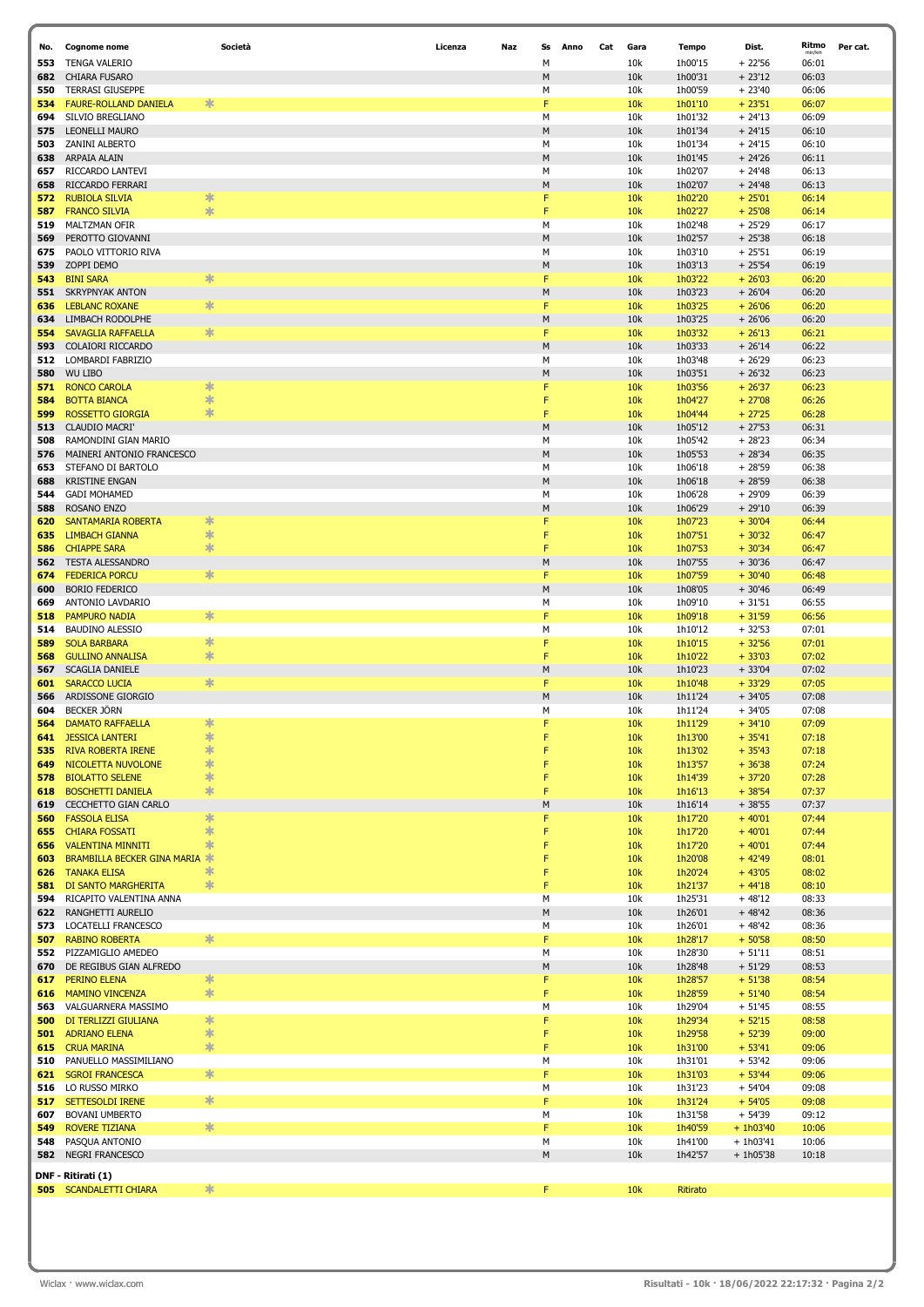





| No.        | <b>Cognome nome</b>                         |        | Società                              | Licenza                | Naz | Ss     | Anno         | Cat                        | Gara           | <b>Tempo</b>       | Dist.                | Ritmo          | Per cat.                           |
|------------|---------------------------------------------|--------|--------------------------------------|------------------------|-----|--------|--------------|----------------------------|----------------|--------------------|----------------------|----------------|------------------------------------|
| 199        | <b>CANGIANO CARLO</b>                       |        |                                      | BE001162               |     | M      | 1981         | <b>SM40</b>                | mezza          | 1h14'50            |                      | 03:33          | Assoluto 1°                        |
| 42         | <b>GARBO PIETRO STEFANO</b>                 |        | A.S.D. CASTLERUN                     | AG045430               |     | M      | 1972         | <b>SM50</b>                | mezza          | 1h18'53            | $+4'03$              | 03:44          | Assoluto 2°                        |
| 59         | PIANTANIDA MAURIZIO                         |        | PRO PATRIA ARC BUSTO                 | CK005104               |     | M      | 1971         | <b>SM50</b>                | mezza          | 1h24'15            | $+9'25$              | 03:59          | Assoluto 3°                        |
| 242        | <b>BOSA ALESSANDRO</b>                      |        |                                      | Ag056354               |     | М      | 1980         | <b>SM40</b>                | mezza          | 1h24'42            | $+9'52$              | 04:01          | 1° SM40                            |
| 212        | <b>BORGESE COSIMO</b>                       |        |                                      | Be003014               |     | M      | 1978         | <b>SM40</b>                | mezza          | 1h25'25            | $+10'35$             | 04:03          | 2° SM40                            |
| 116        | <b>FAGIOLI Andrea</b>                       |        |                                      | BC003332               |     | М      | 1975         | <b>SM45</b>                | mezza          | 1h26'14            | $+11'24$             | 04:05          | 1° SM45                            |
| 286        | <b>MAZZEI EMANUELA</b>                      | 宋      |                                      | CD010866               |     | F      | 1977         | <b>SF45</b>                | mezza          | 1h26'19            | $+11'29$             | 04:05          | Assoluto 1°                        |
| 1          | <b>BARSOTTI MARCO</b>                       |        | PISA ROAD RUNNERS CLUB               | JH004696               |     | M      | 1991         | <b>SM</b>                  | mezza          | 1h26'32            | $+11'42$             | 04:06          | $1°$ SM                            |
| 194<br>137 | VANTAGGIATO FRANCESCO<br>PICCARDO NICOLA    |        | Albenga Runners                      | AG052853<br>BE003458   |     | M<br>M | 1980<br>1993 | <b>SM40</b><br><b>SM</b>   | mezza<br>mezza | 1h27'59<br>1h28'14 | $+13'09$<br>$+13'24$ | 04:10<br>04:11 | 3° SM40<br>2° SM                   |
| 287        | RICCHIUTI GIANLUCA                          |        |                                      | CF049488               |     | M      | 1974         | <b>SM45</b>                | mezza          | 1h28'29            | $+13'39$             | 04:11          | 2° SM45                            |
| 235        | <b>GIANI STEFANO</b>                        |        |                                      | CF085192               |     | М      | 1972         | <b>SM50</b>                | mezza          | 1h28'50            | $+14'00$             | 04:13          | 1° SM50                            |
| 95         | FEDERICI NICOLA                             |        | ATL.RODENGO SAIANO MICO              | CA045557               |     | M      | 1965         | <b>SM55</b>                | mezza          | 1h28'54            | $+14'04$             | 04:13          | 1° SM55                            |
| 69         | DE RACO NICOLAS                             |        | CAMBIASO E RISSO RUNNING TEAM GENOVA | BB008286               |     | М      | 1992         | <b>SM</b>                  | mezza          | 1h28'57            | $+14'07$             | 04:13          | 3° SM                              |
| 251        | PITERÀ MARTA                                | 宋      |                                      | RR159219               |     | F      | 1983         | <b>SF35</b>                | mezza          | 1h29'12            | $+14'22$             | 04:14          | Assoluto 2°                        |
| 27         | PASCHINO PIETRO                             |        | RunLovers                            | 29/01/1920             |     | М      | 1981         | <b>SM40</b>                | mezza          | 1h29'13            | $+14'23$             | 04:14          | 4° SM40                            |
| 203        | PELIZZARI ALBERTO                           |        |                                      | RR063771               |     | M      | 1987         | <b>SM35</b>                | mezza          | 1h29'18            | $+14'28$             | 04:14          | 1° SM35                            |
| 243        | ROMEO FABRIZIO                              |        |                                      | RR370471               |     | м      | 1978         | <b>SM40</b>                | mezza          | 1h30'11            | $+15'21$             | 04:16          | 5° SM40                            |
| 40         | <b>VERZICCO MARCO</b>                       |        | <b>Torino Road Runners</b>           | AG056541               |     | M      | 1986         | <b>SM35</b>                | mezza          | 1h30'33            | $+15'43$             | 04:17          | 2° SM35                            |
| 232        | RIZZO ROBERTO                               |        |                                      | ag059527               |     | м      | 1978         | <b>SM40</b>                | mezza          | 1h31'00            | $+16'10$             | 04:19          | 6° SM40                            |
| 10         | ROSSETTI ROBERTO<br><b>VADONE PATRIZIO</b>  |        | ROAD RUNNERS CLUB MILANO             | CF076665               |     | M      | 1980         | <b>SM40</b>                | mezza          | 1h31'01            | $+16'11$             | 04:19          | 7° SM40                            |
| 244<br>210 | PEYRONE FRANCESCO                           |        |                                      | BE002875<br>AE027692   |     | м<br>M | 1976<br>1989 | <b>SM45</b><br><b>SM</b>   | mezza<br>mezza | 1h31'24<br>1h31'58 | $+16'34$<br>$+17'08$ | 04:20<br>04:22 | 3° SM45<br>4° SM                   |
| 89         | <b>URAS PIETRO</b>                          |        | ATLETICA 4 MORI SAN SPERATE          | UA174478               |     | М      | 1958         | <b>SM60</b>                | mezza          | 1h31'59            | $+17'09$             | 04:22          | 1° SM60                            |
| 90         | <b>VERZOLETTO LUCA</b>                      |        | Runcard                              | RR387215               |     | M      | 1988         | <b>SM</b>                  | mezza          | 1h32'13            | $+17'23$             | 04:22          | 5° SM                              |
| 79         | STEFANUTO SAMUELE                           |        | <b>RUNCARD</b>                       | RR368120               |     | М      | 1997         | <b>SM</b>                  | mezza          | 1h32'16            | $+17'26$             | 04:22          | 6° SM                              |
| 113        | <b>BARTOLONI SIMONE</b>                     |        | SimOnTheRoad                         | RR041509               |     | M      | 1988         | <b>SM</b>                  | mezza          | 1h32'42            | $+17'52$             | 04:23          | 7° SM                              |
| 7          | DE RINALDIS ANDREA                          |        | Parmarathon                          | GG009984               |     | М      | 1970         | <b>SM50</b>                | mezza          | 1h32'51            | $+18'01$             | 04:24          | 2° SM50                            |
| 46         | SIDDU STEFANO                               |        | ATLETICA VILLAMARESE                 | UA172544               |     | M      | 1972         | <b>SM50</b>                | mezza          | 1h33'17            | $+18'27$             | 04:25          | 3° SM50                            |
| 185        | <b>CONTE MARCO</b>                          |        |                                      | RR388361               |     | M      | 1990         | <b>SM</b>                  | mezza          | 1h33'26            | $+18'36$             | 04:26          | 8° SM                              |
| 292        | MOSCA MASSIMO                               |        |                                      | BE001497               |     | M      | 1976         | <b>SM45</b>                | mezza          | 1h33'39            | $+18'49$             | 04:26          | 4° SM45                            |
| 184        | <b>ROSSI MATTEO</b>                         |        |                                      | RR265989               |     | М      | 1982         | <b>SM40</b>                | mezza          | 1h33'41            | $+18'51$             | 04:26          | 8° SM40                            |
| 11         | <b>BREZZO ANTONIO</b>                       |        | CN052-ASD SPORTIFICATION             | AE032442               |     | M      | 1967         | <b>SM55</b>                | mezza          | 1h33'45            | $+18'55$             | 04:26          | 2° SM55                            |
| 144        | <b>VIORA ELISA</b>                          | $\ast$ | <b>TORINO ROAD RUNNERS</b>           | AG055411               |     | F      | 1989         | <b>SF</b>                  | mezza          | 1h34'03            | $+19'13$             | 04:28          | Assoluto 3°                        |
| 276<br>201 | <b>HUCTEAU ERIC</b><br>DIGILIO LEONARDO     |        |                                      | FFA2164012<br>BE002394 |     | M<br>м | 1971<br>1977 | <b>SM50</b><br><b>SM45</b> | mezza          | 1h34'36<br>1h34'47 | $+19'46$<br>$+19'57$ | 04:29<br>04:29 | 4° SM50<br>5° SM45                 |
| 192        | <b>GAETA CARLO</b>                          |        |                                      | 382118                 |     | M      | 1995         | <b>SM</b>                  | mezza<br>mezza | 1h34'48            | $+19'58$             | 04:29          | 9° SM                              |
| 220        | CHIENO BRUNO                                |        |                                      | Ba000860               |     | м      | 1956         | <b>SM65</b>                | mezza          | 1h35'23            | $+20'33$             | 04:31          | 1° SM65                            |
| 254        | <b>VERNA GABRIELE</b>                       |        |                                      | AG023734               |     | M      | 1984         | <b>SM35</b>                | mezza          | 1h35'33            | $+20'43$             | 04:32          | 3° SM35                            |
| 182        | FONDACARO FABIO                             |        |                                      | Rr358279               |     | М      | 1981         | <b>SM40</b>                | mezza          | 1h35'54            | $+21'04$             | 04:33          | 9° SM40                            |
| 112        | PERINO MAURIZIO                             |        | A.S.D EQUILIBRA RUNNING TEAM         | AG050927               |     | M      | 1970         | <b>SM50</b>                | mezza          | 1h36'08            | $+21'18$             | 04:34          | 5° SM50                            |
| 222        | <b>BRUNO CARLO</b>                          |        |                                      | AG052376               |     | м      | 1962         | <b>SM60</b>                | mezza          | 1h36'31            | $+21'41$             | 04:34          | 2° SM60                            |
| 189        | ROGNONI ALESSIO                             |        |                                      | CK011934               |     | M      | 1977         | <b>SM45</b>                | mezza          | 1h37'00            | $+22'10$             | 04:36          | 6° SM45                            |
| 171        | MORAGLIA BARTOLOMEO                         |        |                                      | BE004243               |     | М      | 1984         | <b>SM35</b>                | mezza          | 1h37'25            | $+22'35$             | 04:37          | 4° SM35                            |
| 122        | <b>CORRADIN Fabio</b>                       |        |                                      | BC003104               |     | M      | 1976         | <b>SM45</b>                | mezza          | 1h37'28            | $+22'38$             | 04:37          | 7° SM45                            |
| 18         | <b>CORDONE MICHELE</b>                      |        | <b>RUNCARD</b>                       | BC003616               |     | М      | 1990<br>1991 | <b>SM</b><br><b>SM</b>     | mezza          | 1h37'37<br>1h37'44 | $+22'47$<br>$+22'54$ | 04:38<br>04:38 | $10^{\circ}$ SM<br>$11^{\circ}$ SM |
| 193<br>233 | <b>VIVALDI SIMONE</b><br>SISTRO DIEGO       |        |                                      | ch056403<br>AG050064   |     | M<br>M | 1986         | <b>SM35</b>                | mezza<br>mezza | 1h38'03            | $+23'13$             | 04:39          | 5° SM35                            |
| 126        | <b>MARRONE Stefano</b>                      |        |                                      | BC003404               |     | M      | 1989         | <b>SM</b>                  | mezza          | 1h38'31            | $+23'41$             | 04:40          | $12^{\circ}$ SM                    |
| 167        | LAUDANI BARBARO MASSIMO                     |        |                                      | AG039430               |     | M      | 1965         | <b>SM55</b>                | mezza          | 1h39'22            | $+24'32$             | 04:43          | 3° SM55                            |
| 21         | <b>VERGANO PIETRO</b>                       |        | RUN CARD FIDAL                       | RR380897               |     | M      | 1976         | <b>SM45</b>                | mezza          | 1h39'37            | $+ 24'47$            | 04:43          | 8° SM45                            |
| 133        | DI TERLIZZI RICCARDO                        |        | CAMBIASO E RISSO RUNNING TEAM GENOVA | BB004358               |     | М      | 1975         | <b>SM45</b>                | mezza          | 1h39'49            | $+24'59$             | 04:44          | 9° SM45                            |
| 61         | REBAUDO ALESSANDRO                          |        | <b>NESSUNO</b>                       | RR384602               |     | М      | 1991         | SM                         | mezza          | 1h40'09            | $+25'19$             | 04:45          | 13° SM                             |
| 98         | <b>GHIONE SAMUELE</b>                       |        | Runcard                              | RR381896               |     | М      | 1990         | SM                         | mezza          | 1h40'31            | $+25'41$             | 04:46          | 14° SM                             |
| 84         | PAGLIARIN JACOPO                            |        | Gruppo Podisti Ciarlaschi            | CH056107               |     | M      | 1992         | SM                         | mezza          | 1h40'37            | $+25'47$             | 04:46          | $15^{\circ}$ SM                    |
| 72         | ARECCO STEFANO                              |        | Emozioni sport team                  | Bb007060               |     | М      | 1973         | <b>SM45</b>                | mezza          | 1h40'46            | $+25'56$             | 04:47          | 10° SM45                           |
| 248<br>14  | DE IORIO EDOARDO<br><b>FESTOLI MARTINA</b>  | ∗      |                                      | BB006840<br>RR383002   |     | M<br>F | 1968<br>1993 | <b>SM50</b><br>SF          | mezza<br>mezza | 1h40'49<br>1h40'58 | $+25'59$<br>$+26'08$ | 04:47<br>04:47 | 6° SM50<br>$1°$ SF                 |
| 296        | <b>AZZIMONTI FEDERICA</b>                   | $\ast$ |                                      | CK015465               |     | F      | 1979         | <b>SF40</b>                | mezza          | 1h41'55            | $+27'05$             | 04:50          | 1° SF40                            |
| 253        | PAUTASSO RENATO                             |        |                                      | RR174014               |     | М      | 1974         | <b>SM45</b>                | mezza          | 1h42'07            | $+27'17$             | 04:50          | 11° SM45                           |
| 176        | <b>GRANDE EDOARDO ANTONIO</b>               |        |                                      | CH055191               |     | M      | 1980         | <b>SM40</b>                | mezza          | 1h42'17            | $+27'27$             | 04:51          | 10° SM40                           |
| 50         | <b>BONINI DAVIDE</b>                        |        | podismo&cazzeggio                    | ck006013               |     | М      | 1966         | <b>SM55</b>                | mezza          | 1h42'41            | $+27'51$             | 04:52          | 4° SM55                            |
| 80         | <b>CILLA ROCCO</b>                          |        | <b>ATLETICA GESSATE</b>              | CF045861               |     | M      | 1980         | <b>SM40</b>                | mezza          | 1h42'42            | $+27'52$             | 04:52          | 11° SM40                           |
| 87         | <b>GUERZONI EMILIANO</b>                    |        | 101 Running ASD                      | CK019484               |     | М      | 1976         | <b>SM45</b>                | mezza          | 1h42'43            | $+27'53$             | 04:52          | 12° SM45                           |
| 255        | LEPRATTO ANGELO                             |        |                                      | AB016864               |     | M      | 1971         | <b>SM50</b>                | mezza          | 1h42'44            | $+27'54$             | 04:52          | 7° SM50                            |
| 75         | <b>VENUSTI CLAUDIO</b>                      |        | Runcard                              | RR029059               |     | М      | 1970         | <b>SM50</b>                | mezza          | 1h43'26            | $+28'36$             | 04:54          | 8° SM50                            |
| 127        | <b>MODESTI Emanuele</b>                     |        |                                      | BC003353               |     | M      | 1978         | <b>SM40</b>                | mezza          | 1h43'34            | $+28'44$             | 04:55          | 12° SM40                           |
| 20<br>118  | CARLINI SIMONE<br>DI GUARDO Alessandro      |        | Atletica Vallecrosia                 | RR372103<br>BC003343   |     | М<br>M | 1974<br>1974 | <b>SM45</b><br><b>SM45</b> | mezza<br>mezza | 1h43'36<br>1h43'46 | $+28'46$<br>$+28'56$ | 04:55<br>04:55 | 13° SM45<br>14° SM45               |
| 146        | LO RE MASSIMILIANO                          |        | <b>RUNCARD</b>                       | RR018573               |     | М      | 1970         | <b>SM50</b>                | mezza          | 1h43'50            | $+29'00$             | 04:55          | 9° SM50                            |
| 86         | MARTINO MASSIMILIANO                        |        | TORINO ROAD RUNNERS ASD              | AG036394               |     | M      | 1970         | <b>SM50</b>                | mezza          | 1h44'12            | $+29'22$             | 04:56          | 10° SM50                           |
| 25         | <b>GRASSINI ANDREA</b>                      |        | Runcard                              | RR383229               |     | М      | 1994         | SM                         | mezza          | 1h44'19            | $+29'29$             | 04:56          | $16^{\circ}$ SM                    |
| 153        | <b>BOTTO LUCA</b>                           |        | Runcard                              | RR113978               |     | M      | 1975         | <b>SM45</b>                | mezza          | 1h44'26            | $+29'36$             | 04:57          | 15° SM45                           |
| 207        | PAPAPIETRO COSIMO                           |        |                                      | QA007609               |     | М      | 1952         | <b>SM70</b>                | mezza          | 1h44'30            | $+29'40$             | 04:57          | 1° SM70                            |
| 227        | DE BENEDETTO VINCENZO                       |        |                                      | QF002999               |     | M      | 1974         | <b>SM45</b>                | mezza          | 1h44'39            | $+29'49$             | 04:58          | 16° SM45                           |
| 19         | <b>FOSSA CLAUDIA</b>                        |        | <b>* ATLETICA NOVESE</b>             | AB020011               |     | F      | 1968         | <b>SF50</b>                | mezza          | 1h44'57            | $+30'07$             | 04:58          | 1° SF50                            |
| 128        | <b>COLANGELO Michele</b>                    |        |                                      | BC003336               |     | M      | 1979         | <b>SM40</b>                | mezza          | 1h45'19            | $+30'29$             | 04:59          | 13° SM40                           |
| 32         | BERARDINELLI ENRICO                         |        | Run card                             | RR 11348               |     | М      | 1978         | <b>SM40</b>                | mezza          | 1h45'23            | $+30'33$             | 05:00          | 14° SM40                           |
| 288        | PIUMETTI ALBERTO                            | ∗      |                                      | RR354657               |     | M      | 1977         | <b>SM45</b>                | mezza          | 1h45'37            | $+30'47$             | 05:01          | 17° SM45                           |
| 206<br>294 | DI LENA MARIANGELA<br><b>TOSELLI SIMONA</b> | $\ast$ |                                      | QF001054<br>RR375449   |     | F<br>F | 1978<br>1987 | <b>SF40</b><br><b>SF35</b> | mezza<br>mezza | 1h46'34<br>1h46'40 | $+31'44$<br>$+31'50$ | 05:03<br>05:04 | 2° SF40<br>$1°$ SF35               |
|            |                                             |        |                                      |                        |     |        |              |                            |                |                    |                      |                |                                    |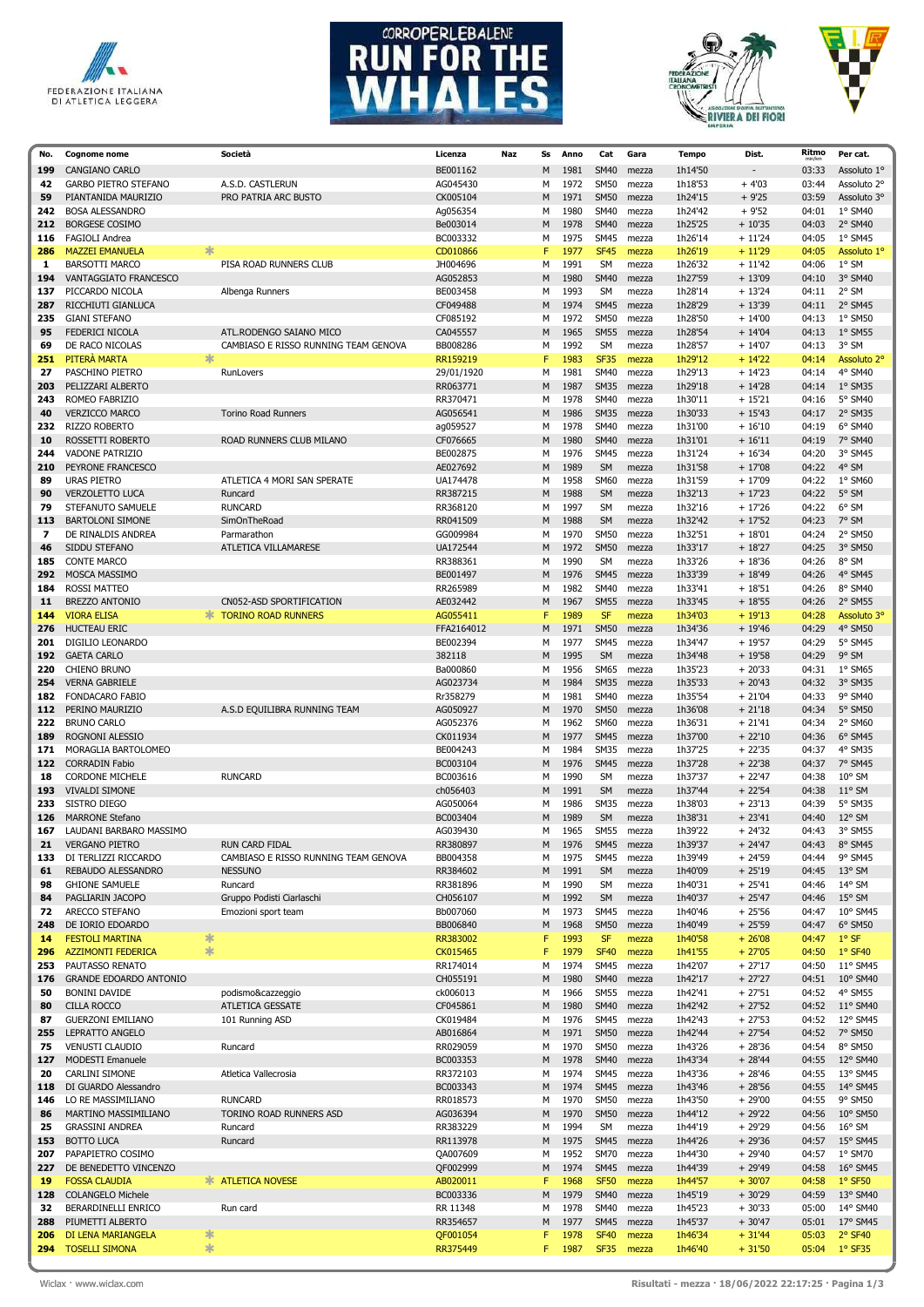| No.        | <b>Cognome nome</b>                              |             | Società                                  | Licenza              | Naz | Ss     | Anno         | Cat                        | Gara           | <b>Tempo</b>       | Dist.                | Ritmo          | Per cat.              |
|------------|--------------------------------------------------|-------------|------------------------------------------|----------------------|-----|--------|--------------|----------------------------|----------------|--------------------|----------------------|----------------|-----------------------|
| 148        | MARGARIA GIANLUCA                                |             | Nessuna                                  | RR375043             |     | M      | 1975         | <b>SM45</b>                | mezza          | 1h46'52            | + 32'02              | 05:04          | 18° SM45              |
| 131        | KISELOSKI LUBEN                                  |             | ASMonaco                                 | RR389617             |     | M      | 1959         | <b>SM60</b>                | mezza          | 1h47'02            | $+32'12$             | 05:04          | 3° SM60               |
| 24         | CALZIA LUCA                                      |             | runcard                                  | RR383237             |     | М      | 1989         | <b>SM</b>                  | mezza          | 1h47'03            | $+32'13$             | 05:04          | 17° SM                |
| 107<br>138 | MILANESE MARCELLO<br>MESSINA IGNAZIO             |             | <b>NESSUNO</b><br>Messina                | RR387431<br>RR210683 |     | M<br>М | 1998<br>1965 | <b>SM</b><br><b>SM55</b>   | mezza          | 1h47'18<br>1h47'32 | $+32'28$<br>$+32'42$ | 05:05<br>05:06 | $18°$ SM<br>5° SM55   |
| 26         | MESSINA GIANFRANCO                               |             | Messinas                                 | RR389259             |     | M      | 1995         | <b>SM</b>                  | mezza<br>mezza | 1h47'32            | $+32'42$             | 05:06          | $19°$ SM              |
| 172        | LE ROUX GUILLAUME                                |             |                                          | RR389788             |     | M      | 1973         | <b>SM45</b>                | mezza          | 1h47'52            | $+33'02$             | 05:07          | 19° SM45              |
| 125        | <b>TARSI Barbara</b>                             | 宋           |                                          | BC003333             |     | F      | 1979         | <b>SF40</b>                | mezza          | 1h48'10            | $+33'20$             | 05:08          | 3° SF40               |
| 15         | SIRACUSA ROBERTO                                 |             | G.P. AVIS PAVIA                          | CH055362             |     | M      | 1972         | <b>SM50</b>                | mezza          | 1h48'12            | $+33'22$             | 05:08          | 11° SM50              |
| 157        | PARAVANTI NICCOLO                                |             | <b>BIELLA RUNNING</b>                    | AH025602             |     | M      | 1987         | <b>SM35</b>                | mezza          | 1h48'28            | $+33'38$             | 05:08          | 6° SM35               |
| 163<br>91  | Mercando Filippo<br><b>MARTELLI MATTEO</b>       |             | Pietro micca - Biella Running<br>Runcard | AH020680<br>RR060191 |     | M<br>M | 1988<br>1977 | <b>SM</b><br><b>SM45</b>   | mezza<br>mezza | 1h48'29<br>1h49'10 | $+33'39$<br>$+34'20$ | 05:08<br>05:10 | 20° SM<br>20° SM45    |
| 60         | <b>FONTE FABRIZIO</b>                            |             |                                          | RR383004             |     | М      | 1990         | <b>SM</b>                  | mezza          | 1h49'11            | $+34'21$             | 05:11          | $21°$ SM              |
| 299        | JOVIANOVIC VLADIAN                               |             |                                          | be003111             |     | M      | 1976         | <b>SM45</b>                | mezza          | 1h49'40            | $+34'50$             | 05:12          | 21° SM45              |
| 103        | CIAPPELLANO ALESSANDRO                           |             | Emozioni sport team asd                  | BB006898             |     | М      | 1972         | <b>SM50</b>                | mezza          | 1h49'46            | $+34'56$             | 05:12          | 12° SM50              |
| 67         | FERRARI GIANFRANCO                               |             | EMOZIONI SPORT TEAM A.S.D.               | BB007783             |     | M      | 1972         | <b>SM50</b>                | mezza          | 1h49'46            | $+34'56$             | 05:12          | 13° SM50              |
| 29         | FRINCU IOAN                                      |             | <b>GSD VALTANARO</b>                     | AE030175             |     | М      | 1959         | <b>SM60</b>                | mezza          | 1h49'51            | $+35'01$             | 05:13          | 4° SM60               |
| 62<br>269  | <b>RE EZIO</b><br><b>VIVALDA MONICA</b>          | 氺           | Runcard                                  | RR055837             |     | M<br>F | 1975<br>1977 | <b>SM45</b><br><b>SF45</b> | mezza          | 1h50'06<br>1h50'18 | $+35'16$<br>$+35'28$ | 05:13<br>05:14 | 22° SM45<br>$1°$ SF45 |
| 183        | <b>VOTTERO LUCA</b>                              |             |                                          | AE029484<br>rr374678 |     | M      | 1977         | <b>SM45</b>                | mezza<br>mezza | 1h50'21            | $+35'31$             | 05:14          | 23° SM45              |
| 236        | <b>AZZONE ANGELA</b>                             | 氺           |                                          | QF002681             |     | F      | 1975         | <b>SF45</b>                | mezza          | 1h50'35            | $+35'45$             | 05:14          | 2° SF45               |
| 39         | <b>GUIDI COLOMBI MARCO</b>                       |             | n/a                                      | RR382863             |     | M      | 1989         | <b>SM</b>                  | mezza          | 1h51'06            | $+36'16$             | 05:16          | 22° SM                |
| 166        | <b>FASSINO DANIELE</b>                           |             |                                          | RR381063             |     | М      | 1988         | <b>SM</b>                  | mezza          | 1h51'23            | $+36'33$             | 05:17          | 23° SM                |
| 3          | LO SCALZO CHRISTIAN                              |             | RunCard                                  | 384135               |     | M      | 1969         | <b>SM50</b>                | mezza          | 1h51'49            | $+36'59$             | 05:18          | 14° SM50              |
| 143<br>230 | <b>TRAMPITSCH VIVIEN</b>                         | ∗           | Runcard                                  | RR384932<br>RR384562 |     | F<br>M | 1981<br>1985 | <b>SF40</b><br><b>SM35</b> | mezza          | 1h52'00<br>1h52'12 | $+37'10$<br>$+37'22$ | 05:19          | 4° SF40<br>7° SM35    |
| 198        | CALVI GIACOMO<br>PUPPO FABIO                     |             |                                          | ba001343             |     | M      | 1977         | <b>SM45</b>                | mezza<br>mezza | 1h52'28            | $+37'38$             | 05:19<br>05:20 | 24° SM45              |
| 114        | <b>MACRI MATTIA</b>                              |             | RunCard                                  | RR382127             |     | M      | 1992         | <b>SM</b>                  | mezza          | 1h52'37            | $+37'47$             | 05:20          | 24° SM                |
| 13         | <b>BIANCALI MATTEO</b>                           |             | Crossfit 268                             | RR369830             |     | M      | 1987         | <b>SM35</b>                | mezza          | 1h52'45            | $+37'55$             | 05:20          | 8° SM35               |
| 134        | PISTONE GIORGIO                                  |             | <b>Torino Road Runners</b>               | AG057184             |     | M      | 1988         | <b>SM</b>                  | mezza          | 1h53'00            | $+38'10$             | 05:22          | 25° SM                |
| 41         | <b>CUGNO NICOLO</b>                              |             | PODISTICA BUSSOLENO A.S.D.               | AG055038             |     | M      | 1994         | <b>SM</b>                  | mezza          | 1h53'11            | $+38'21$             | 05:22          | 26° SM                |
| 132        | <b>CUGNO ROMINA</b>                              | $\ast$      | PODISTICA BUSSOLENO A.S.D.               | AG061829             |     | F      | 1980         | <b>SF40</b>                | mezza          | 1h53'11            | $+38'21$             | 05:22          | 5° SF40               |
| 252<br>117 | TANTURRI GABRIELE<br><b>CESARI Sandro</b>        |             |                                          | RR104320<br>BC003438 |     | M<br>M | 1982<br>1966 | <b>SM40</b><br><b>SM55</b> | mezza<br>mezza | 1h53'17<br>1h53'48 | $+38'27$<br>$+38'58$ | 05:22<br>05:23 | 15° SM40<br>6° SM55   |
| 168        | DELPRINO LUCA                                    |             |                                          | RR387321             |     | М      | 1985         | <b>SM35</b>                | mezza          | 1h54'00            | + 39'10              | 05:24          | 9° SM35               |
| 9          | <b>FOLINO ROBERTO</b>                            |             | Emozioni Sport Team                      | BB006897             |     | M      | 1965         | <b>SM55</b>                | mezza          | 1h54'07            | $+39'17$             | 05:25          | 7° SM55               |
| 71         | CAIMO EDOARDO                                    |             | Emozioni sport team                      | BB007144             |     | М      | 1964         | <b>SM55</b>                | mezza          | 1h54'10            | $+39'20$             | 05:25          | 8° SM55               |
| 188        | <b>GUALDI MARCO</b>                              |             |                                          | B B 006157           |     | M      | 1973         | <b>SM45</b>                | mezza          | 1h54'11            | $+39'21$             | 05:25          | 25° SM45              |
| 257        | <b>ZULIANI ROBERTA</b>                           | ∗           |                                          | RR307525             |     | F      | 1976         | <b>SF45</b>                | mezza          | 1h54'34            | $+39'44$             | 05:26          | 3° SF45               |
| 145        | MACCIÓ LUIGI                                     |             | <b>Atletica Novese</b>                   | AB019620             |     | M      | 1964         | <b>SM55</b>                | mezza          | 1h54'36            | $+39'46$             | 05:26          | 9° SM55               |
| 115<br>104 | <b>BAFFONI MARCO</b><br><b>MACRI DAVIDE</b>      |             | Runcard<br>Davide Macri                  | RR377725<br>RR381747 |     | М<br>M | 1978<br>1988 | <b>SM40</b><br><b>SM</b>   | mezza<br>mezza | 1h54'55<br>1h55'13 | $+40'05$<br>$+40'23$ | 05:27<br>05:28 | 16° SM40<br>27° SM    |
| 149        | <b>REGGI PAOLO</b>                               |             | Fidal                                    | RR388807             |     | М      | 1966         | <b>SM55</b>                | mezza          | 1h55'48            | $+40'58$             | 05:29          | 10° SM55              |
| 81         | <b>GUERRIERO GIUSEPPE</b>                        |             | Fidal                                    | 382005               |     | M      | 1982         | <b>SM40</b>                | mezza          | 1h56'38            | $+41'48$             | 05:32          | 17° SM40              |
| -83        | NORDSTROM KARIN FRANCESCA                        |             | <b>GOLFO DIANESE ULTRA RUNNERS</b>       | Bc003445             |     | F      | 1985         | <b>SF35</b>                | mezza          | 1h56'46            | $+41'56$             | 05:32          | 2° SF35               |
| 229        | FICI ALESSANDRO                                  |             |                                          | Bc002090             |     | M      | 1987         | <b>SM35</b>                | mezza          | 1h56'46            | $+41'56$             | 05:32          | 10° SM35              |
| 205        | <b>CORTESI LORIS</b>                             |             |                                          | RR385296             |     | M      | 1994         | <b>SM</b>                  | mezza          | 1h57'10            | $+42'20$             | 05:33          | 28° SM                |
| 301<br>136 | LUPO FEDERICO<br>PESCE CLAUDIO                   |             | <b>GRUPPO CITTA' DI GENOVA</b>           | RR389606<br>BA345706 |     | M<br>м | 1994<br>1958 | <b>SM</b><br>SM60          | mezza<br>mezza | 1h57'32<br>1h57'36 | $+42'42$<br>$+42'46$ | 05:34<br>05:34 | 29° SM<br>5° SM60     |
| 100        | <b>CARONNA LAURA</b>                             | ∗           | asd bykteam                              | cf039699             |     | F      | 1974         | <b>SF45</b>                | mezza          | 1h57'38            | $+42'48$             | 05:35          | 4° SF45               |
| 51         | <b>TEALDI MARIA PIA</b>                          | ∗           | <b>Team Marguareis</b>                   | AE026980             |     | F      | 1983         | <b>SF35</b>                | mezza          | 1h58'03            | $+43'13$             | 05:36          | 3° SF35               |
| 241        | CASTIGLIONI ALBERTO                              |             |                                          | RR389608             |     | M      | 1972         | <b>SM50</b>                | mezza          | 1h58'05            | $+43'15$             | 05:36          | 15° SM50              |
| 224        | <b>GIORDANO CRISTINA</b>                         | 氺           |                                          | AE026326             |     | F      | 1969         | <b>SF50</b>                | mezza          | 1h58'08            | $+43'18$             | 05:36          | 2° SF50               |
| 102        | <b>AVETTA FILIPPO</b>                            |             | WILD BOARS RUNNING TEAM IVREA            | RR358034             |     | M      | 1981         | <b>SM40</b>                | mezza          | 1h58'18            | $+43'28$             | 05:37          | 18° SM40              |
| 101<br>208 | PADOVAN FRANCESCO<br><b>MENDOLIA IRENE</b>       | ∗           | WILD BOARS RUNNING TEAM IVREA            | RR365584<br>BD002987 |     | M<br>F | 1987<br>1976 | <b>SM35</b><br><b>SF45</b> | mezza<br>mezza | 1h58'19<br>1h58'20 | $+43'29$<br>$+43'30$ | 05:37<br>05:37 | 11° SM35<br>5° SF45   |
| 211        | FOLCO ALBERTO                                    |             |                                          | BB004969             |     | М      | 1962         | SM60                       | mezza          | 1h58'21            | $+43'31$             | 05:37          | 6° SM60               |
| 8          | PERONO LORELLA                                   | *           | runcard                                  | rr044382             |     | F      | 1960         | <b>SF60</b>                | mezza          | 1h58'31            | $+43'41$             | 05:37          | 1° SF60               |
| 2          | <b>GULLINO NICOLA</b>                            |             | runcard                                  | rr043271             |     | М      | 1964         | <b>SM55</b>                | mezza          | 1h58'32            | $+43'42$             | 05:37          | 11° SM55              |
| 175        | <b>BORIO CRISTINA</b>                            | ∗           |                                          | AG059494             |     | F      | 2001         | PF                         | mezza          | 1h58'37            | $+43'47$             | 05:37          | $1°$ PF               |
| 17         | <b>ASTUTI MARIO</b>                              |             | <b>RUNCARD</b>                           | RR039443             |     | М      | 1956         | <b>SM65</b>                | mezza          | 1h58'39            | $+43'49$             | 05:37          | 2° SM65               |
| 28<br>181  | AUGUSTI SAURO<br>DELLACASAGRANDE SERENA          | ∗           | Luciani Sport                            | AF023354<br>BA345956 |     | M<br>F | 1963<br>1973 | <b>SM55</b><br><b>SF45</b> | mezza<br>mezza | 1h58'47<br>1h58'57 | $+43'57$<br>$+44'07$ | 05:38<br>05:38 | 12° SM55<br>6° SF45   |
| 264        | <b>LENA LEOPOLDO</b>                             |             |                                          | RR274546             |     | M      | 1979         | <b>SM40</b>                | mezza          | 1h59'08            | $+44'18$             | 05:39          | 19° SM40              |
| 97         | <b>BERGADANO VALERIA</b>                         | *           | Run to big Apple                         | RR047804             |     | F      | 1990         | <b>SF</b>                  | mezza          | 1h59'18            | $+44'28$             | 05:39          | 2° SF                 |
| 219        | PREMOLI NICOLA                                   |             |                                          | BC001735             |     | M      | 1971         | <b>SM50</b>                | mezza          | 1h59'21            | $+44'31$             | 05:40          | 16° SM50              |
| 70         | METRICO MARIA ELENA                              | ∗           | <b>ATLETICA INTESA</b>                   | CF085995             |     | F      | 1971         | <b>SF50</b>                | mezza          | 1h59'36            | $+ 44'46$            | 05:40          | 3° SF50               |
| 215        | <b>ROZZI SARA</b>                                | 氺           |                                          | BE003455             |     | F      | 1985         | <b>SF35</b>                | mezza          | 1h59'55            | $+45'05$             | 05:41          | 4° SF35               |
| 142<br>213 | DELL'ORTO LUCA<br>BRIGADOI LUCIANO               |             | <b>RUN-CARD</b>                          | 1548<br>ba009716     |     | M<br>M | 1965<br>1962 | <b>SM55</b><br><b>SM60</b> | mezza<br>mezza | 2h00'14<br>2h00'28 | $+45'24$<br>$+45'38$ | 05:42<br>05:43 | 13° SM55<br>7° SM60   |
| 54         | COCCOLO DAVIDE                                   |             | ASD PODISTICA TORINO                     | AG058498             |     | М      | 1965         | <b>SM55</b>                | mezza          | 2h00'39            | $+45'49$             | 05:43          | 14° SM55              |
| 225        | PRATO ALESSANDRO                                 |             |                                          | AE026635             |     | M      | 1977         | <b>SM45</b>                | mezza          | 2h01'03            | $+46'13$             | 05:44          | 26° SM45              |
| 43         | DE BENEDETTO BARBARA                             | ∗           | <b>Runners Bergamo</b>                   | CB074852             |     | F      | 1986         | <b>SF35</b>                | mezza          | 2h01'03            | $+46'13$             | 05:44          | 5° SF35               |
| 57         | <b>MESSORI MAURA</b>                             | ∗           | Atletica Mondovì acqua san bernardo      | AE033765 SF          |     | F      | 1989         | <b>SF</b>                  | mezza          | 2h01'09            | $+46'19$             | 05:44          | 3° SF                 |
| 36         | MONGE MANLIO GIOVANNI                            |             | Gsd podistica buschese                   | ae021603             |     | М      | 1976         | <b>SM45</b>                | mezza          | 2h01'11            | $+46'21$             | 05:44          | 27° SM45              |
| 6          | BELLOMI MASSIMILIANO                             |             | CR559 - 3C (COMP. CREMONESE CORRIDORI)   | EH012484             |     | M      | 1968         | <b>SM50</b>                | mezza          | 2h01'15            | $+46'25$             | 05:45          | 17° SM50              |
| 290<br>218 | <b>MARSETTI SILVIA</b><br><b>BELLOMI ARIANNA</b> | ∗<br>$\ast$ |                                          | EG015986<br>AE033991 |     | F<br>F | 1976<br>1992 | <b>SF45</b><br><b>SF</b>   | mezza<br>mezza | 2h01'20<br>2h02'01 | $+46'30$<br>$+47'11$ | 05:45<br>05:47 | 7° SF45<br>4° SF      |
| 234        | MASSERIA GIOVANNI                                |             |                                          | RR234198             |     | M      | 1978         | <b>SM40</b>                | mezza          | 2h02'13            | $+47'23$             | 05:47          | 20° SM40              |
| 12         | MEZZOGORI FABIO                                  |             | G.A.U. GIOVANI AMICI UNITI               | BB008548             |     | M      | 1975         | <b>SM45</b>                | mezza          | 2h02'14            | $+47'24$             | 05:47          | 28° SM45              |
| 140        | DE GREGORIO ANTONELLA                            | ∗           | Polisportiva Novate Milanese             | CF061691             |     | F      | 1968         | <b>SF50</b>                | mezza          | 2h02'21            | $+47'31$             | 05:48          | 4° SF50               |
| 129        | <b>SANTILLI Sara</b>                             | 氺           |                                          | BC003351             |     | F      | 1980         | <b>SF40</b>                | mezza          | 2h03'55            | $+49'05$             | 05:52          | 6° SF40               |
| 48         | VANGELISTA ANTONIO                               |             | Emozioni sport team asd                  | GE020                |     | M      | 1972         | <b>SM50</b>                | mezza          | 2h04'04            | $+49'14$             | 05:53          | 18° SM50              |
| 179        | <b>BELLORA ANGELA</b>                            | $\ast$      |                                          | RR384621             |     | F      | 1976         | <b>SF45</b>                | mezza          | 2h04'10            | $+49'20$             | 05:53          | 8° SF45               |
| 216<br>249 | <b>FISSORE MARCO</b><br>FORMISANO VINCENZO       |             |                                          | AG054068<br>RR389152 |     | M<br>M | 1973<br>1992 | <b>SM45</b><br>SM          | mezza<br>mezza | 2h04'55<br>2h05'12 | $+50'05$<br>$+50'22$ | 05:55<br>05:56 | 29° SM45<br>30° SM    |
| 150        | PATTI LUCA                                       |             | runcard                                  | 384131               |     | М      | 1971         | <b>SM50</b>                | mezza          | 2h05'14            | $+50'24$             | 05:56          | 19° SM50              |
| 63         | <b>FESTOLI MARCELLO</b>                          |             |                                          | RR385818             |     | M      | 1961         | <b>SM60</b>                | mezza          | 2h05'20            | $+50'30$             | 05:56          | 8° SM60               |
| 195        | DE TANTI MICHELE                                 |             |                                          | LE047818             |     | M      | 1977         | <b>SM45</b>                | mezza          | 2h05'28            | $+50'38$             | 05:57          | 30° SM45              |